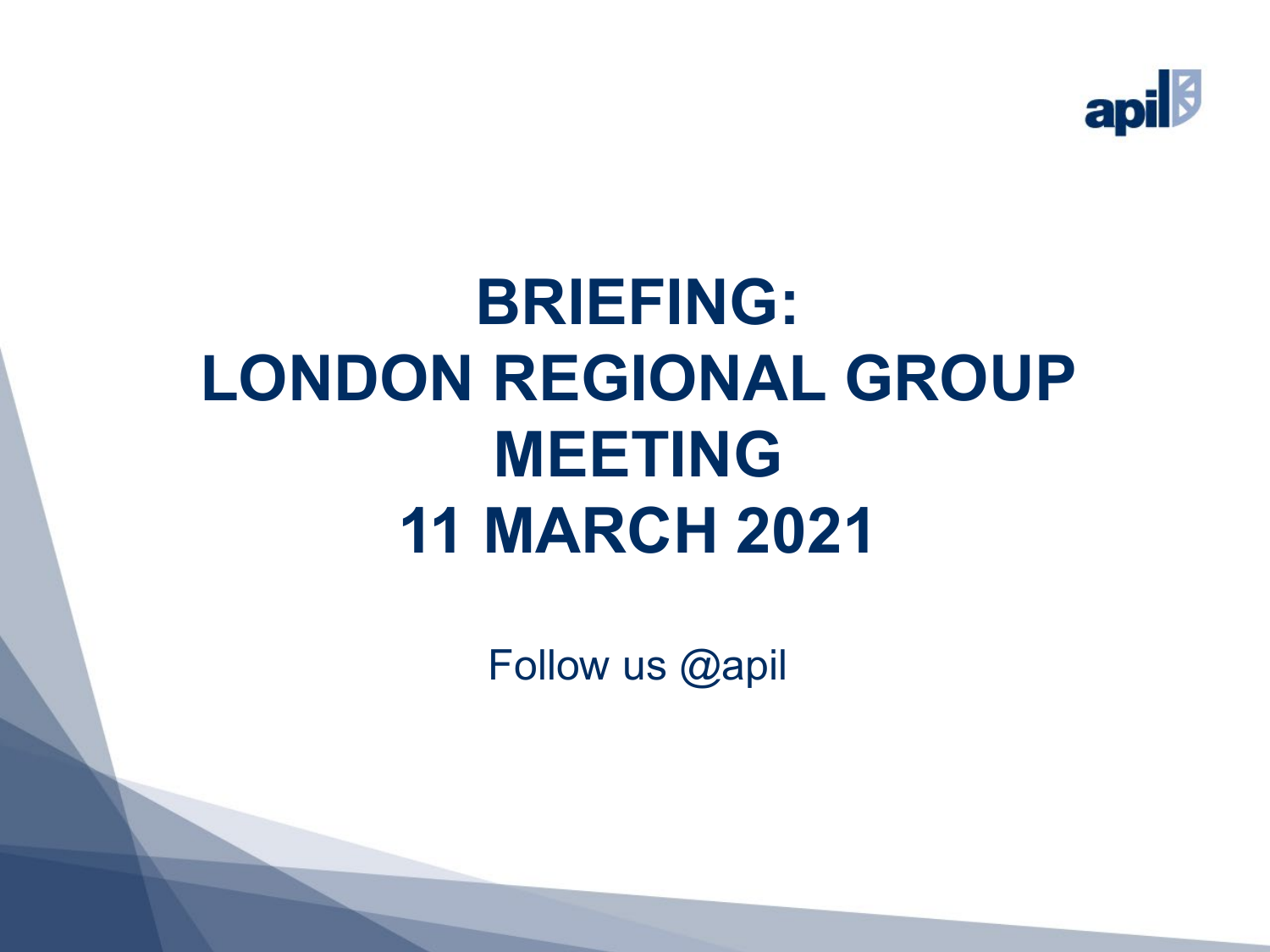

# **Strategic plan: building a brighter future for injured people**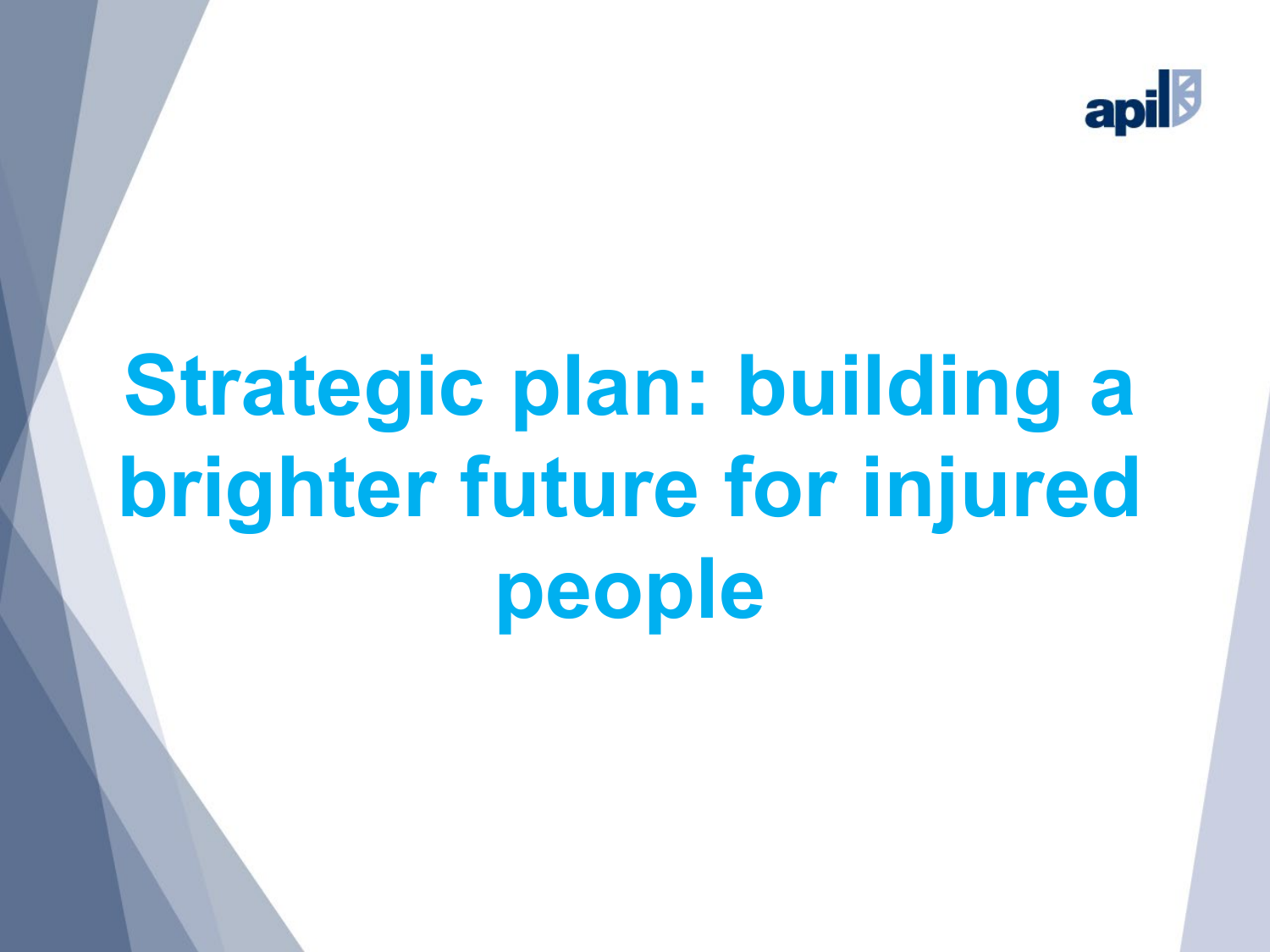

- Rebuild public trust in PI law
- Prevent needless injury
- Ensure prompt and full redress for injury people
- Drive excellence in legal representation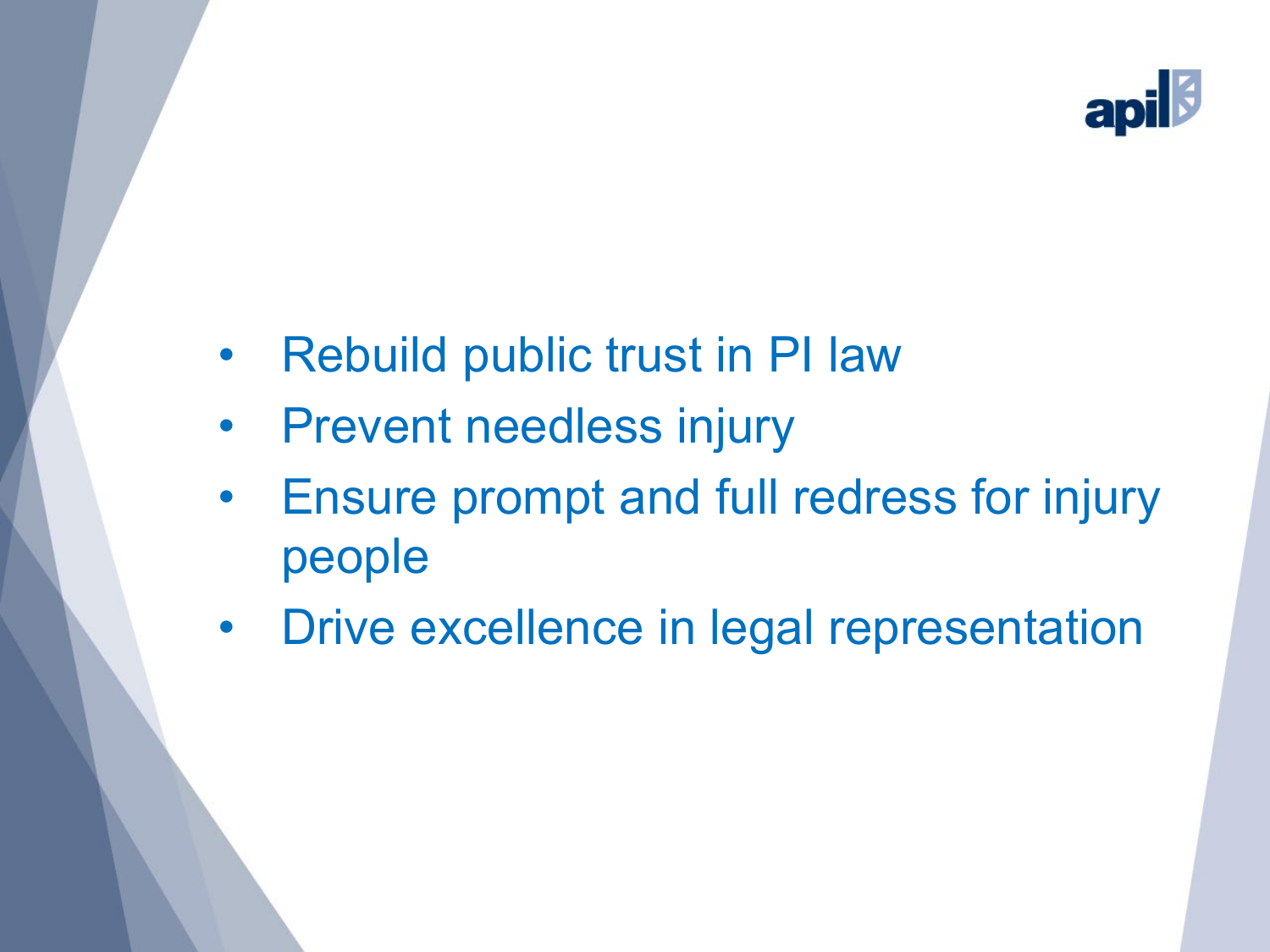

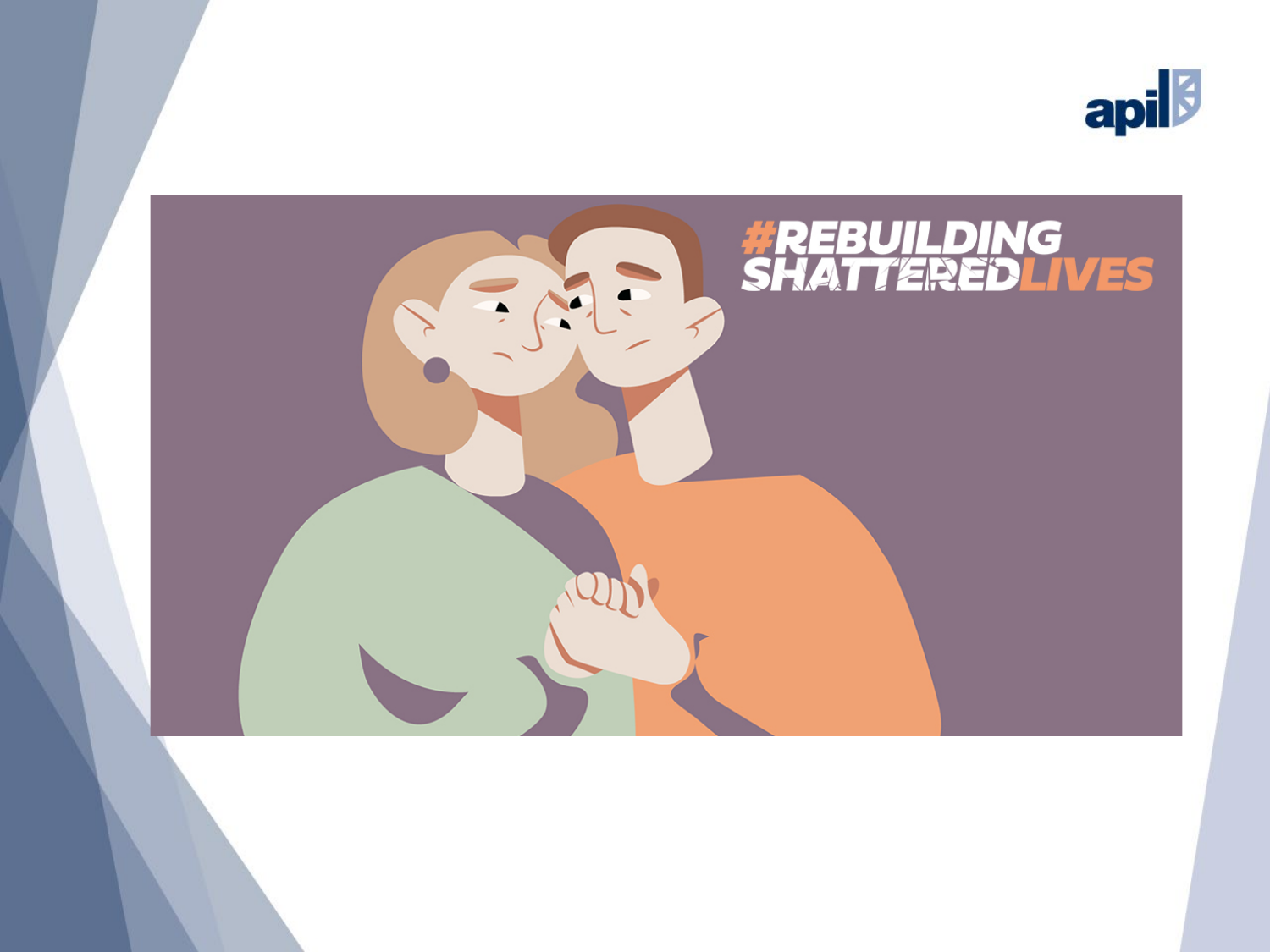

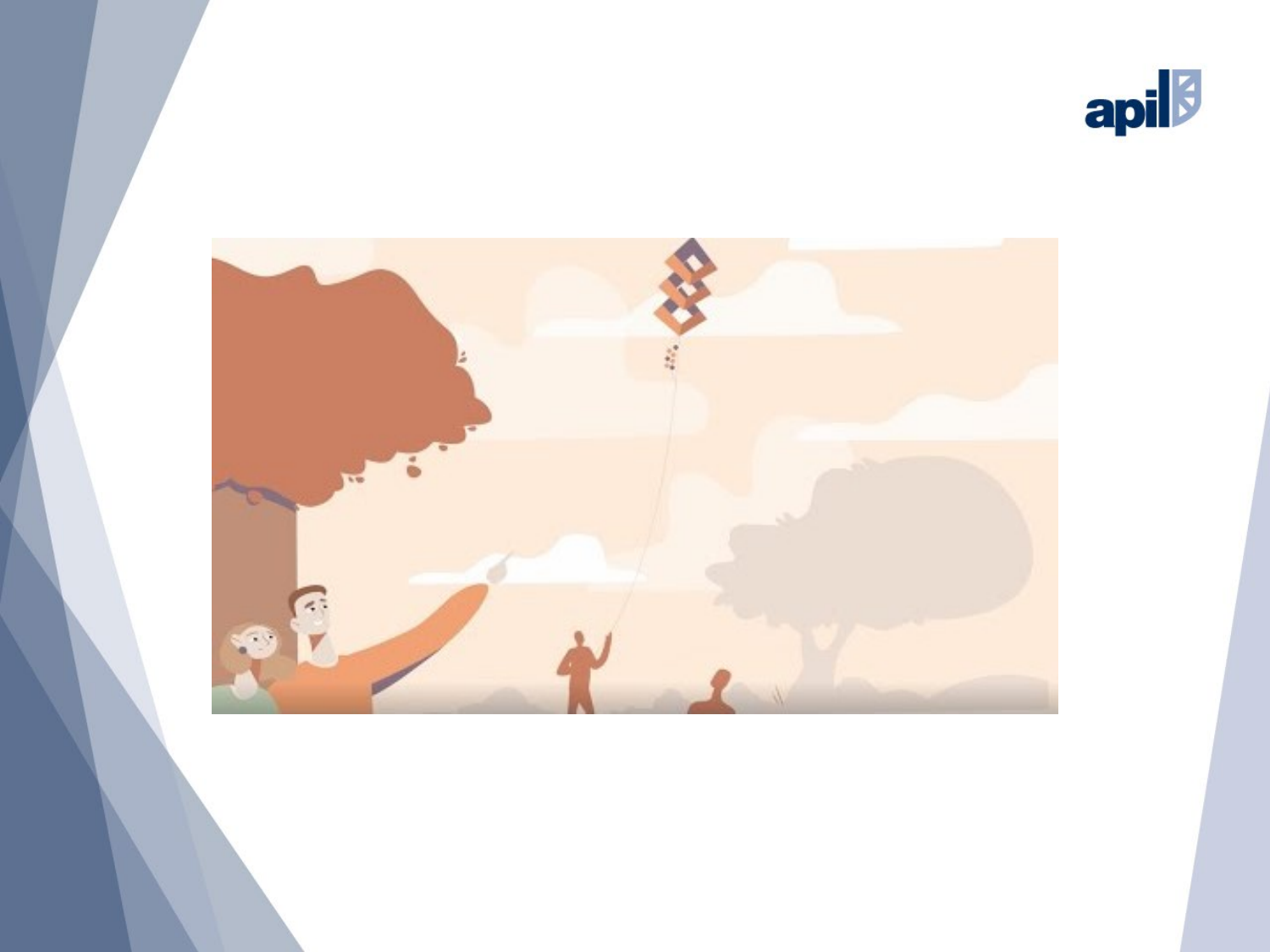

- Launched November
- Aim: to turn around negative perceptions
- Working together to make a big change
- Centrepiece video on new, dedicated website here:

[www.rebuilding-shattered-lives.org.uk](http://www.rebuilding-shattered-lives.org.uk/)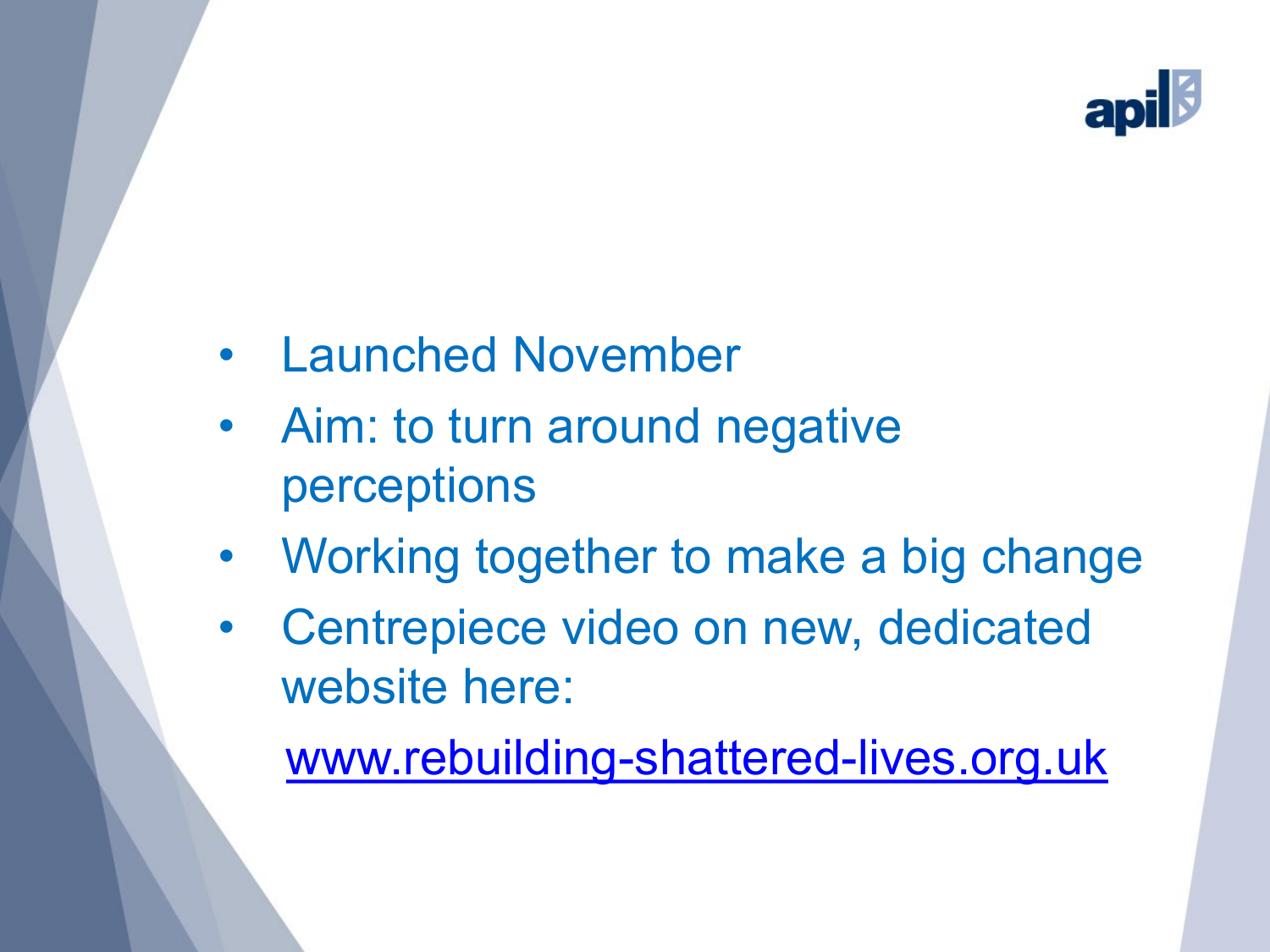

### Get the social media toolkit and get involved here:

[getintouch@rebuilding-shattered-lives.org.uk](mailto:getintouch@rebuilding-shattered-lives.org.uk)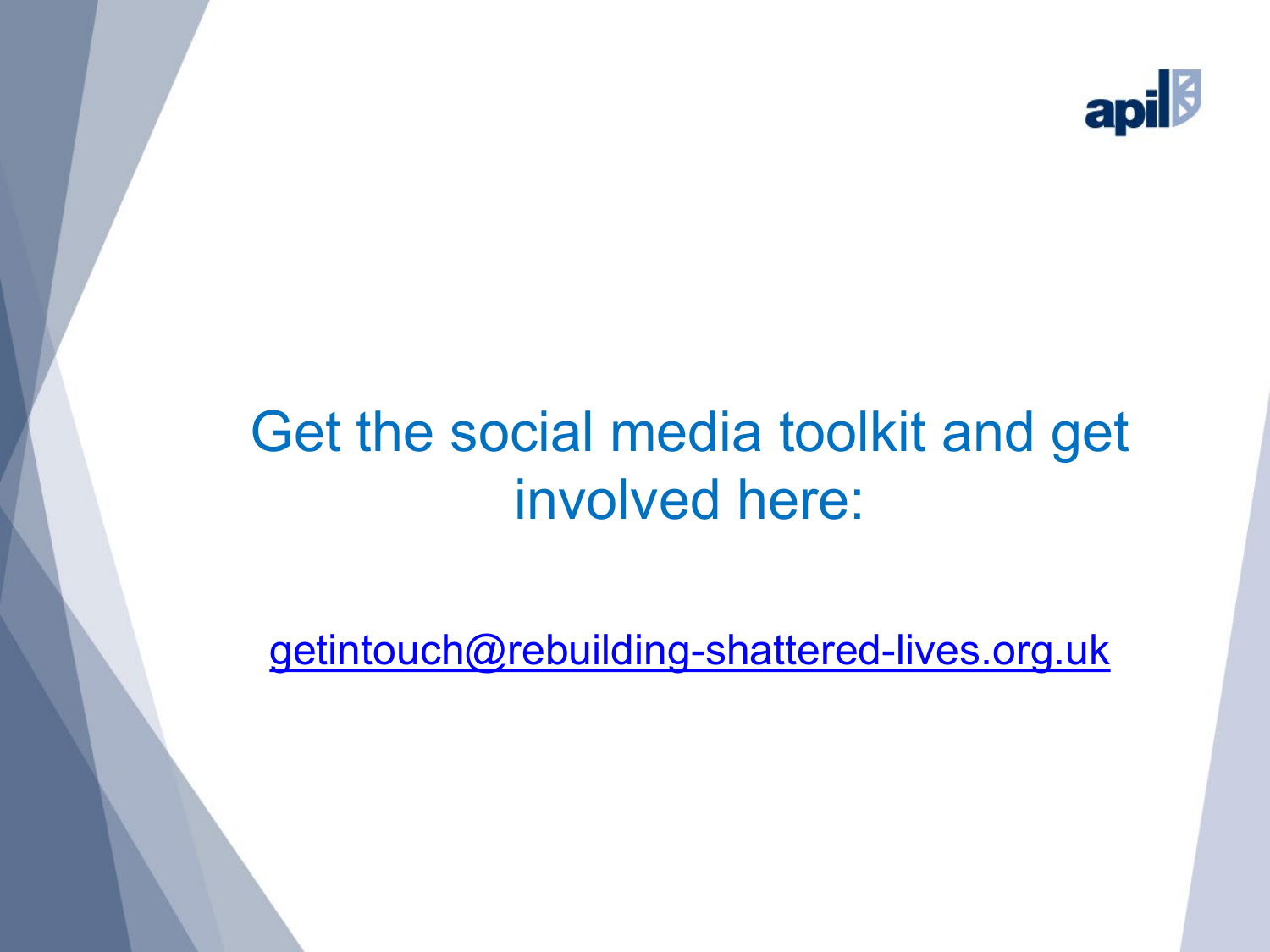

### Please support us by taking the 200 word challenge!

- What happened?
- **How did it affect your client's life?**
- $\triangleright$  How was your client's life affected by the support you gave?

[getintouch@rebuilding-shattered-lives.org.uk.](mailto:getintouch@rebuilding-shattered-lives.org.uk)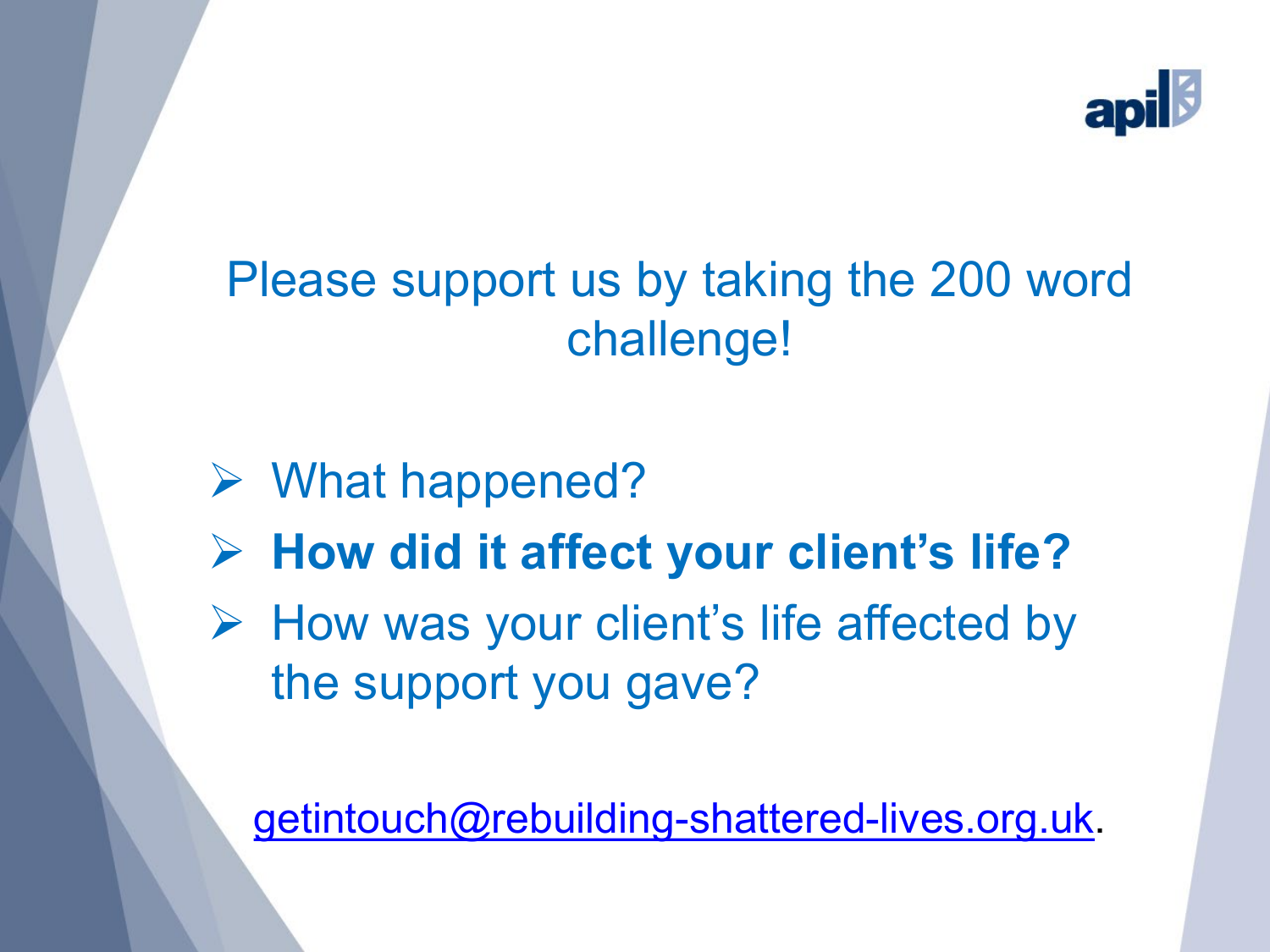

#### For further help/any questions:

Lorraine Gwinnutt [Lorraine.Gwinnutt@apil.org.uk](mailto:Lorraine.Gwinnutt@apil.org.uk) Tel: 07768 440249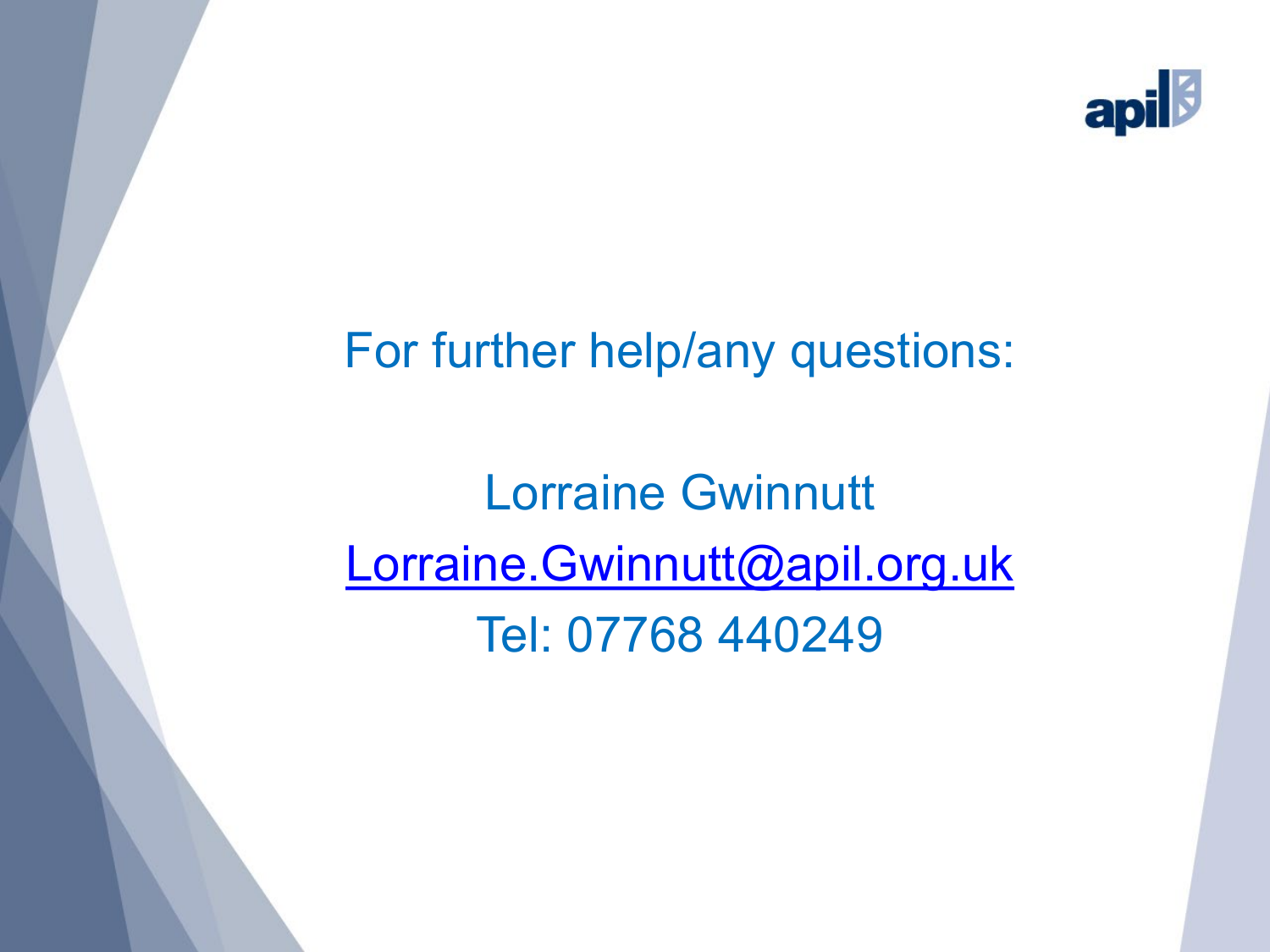

## **Elections to the executive committee**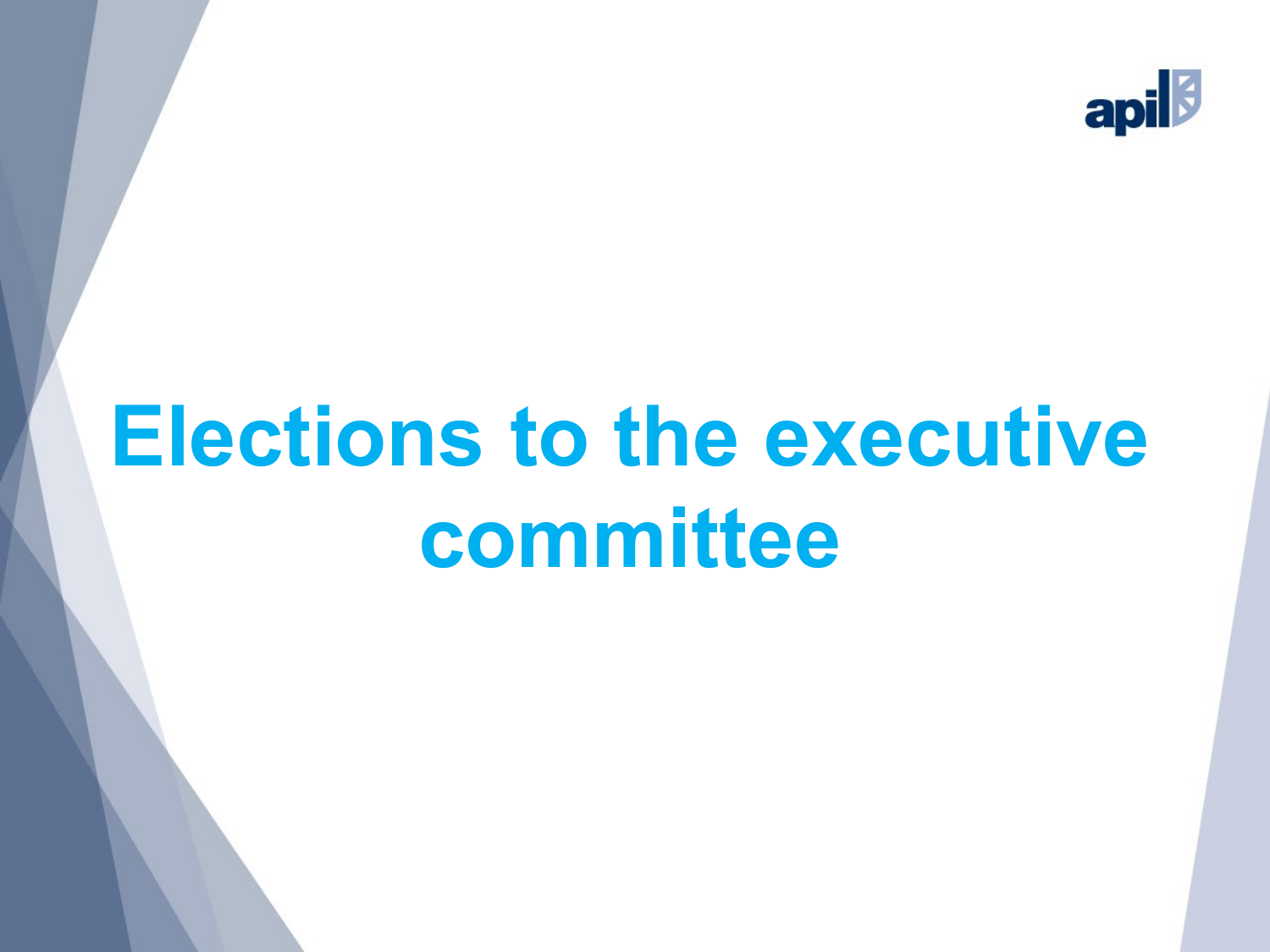

- Passionate about injured people, fellow members and APIL?
- Then stand for election!
- Contribute: consultations, parliamentary briefings, strategy development, lobbying and training, and much more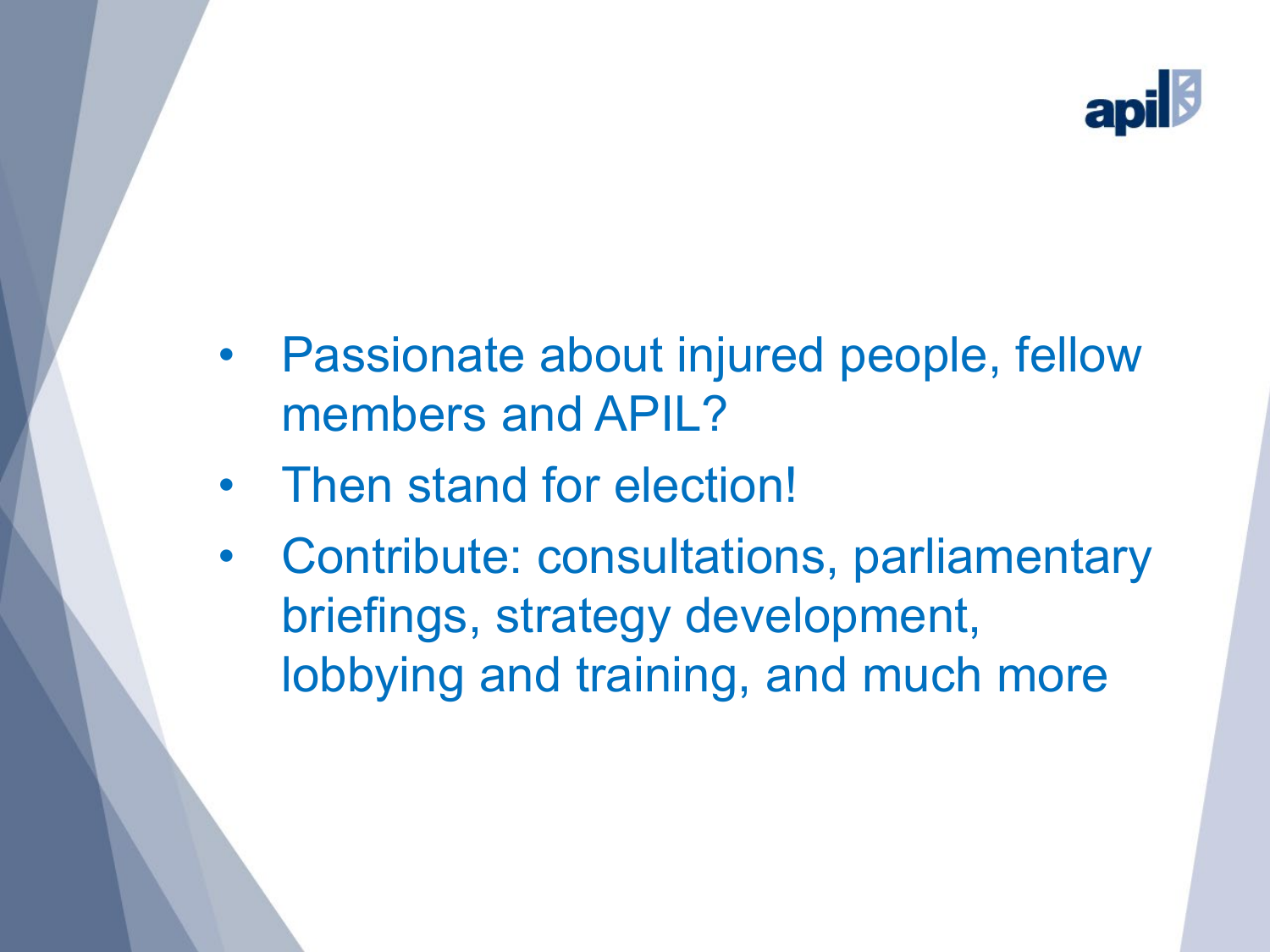

- Elections now open and close on 1 April – get your applications in early to avoid last minute hitches
- Call Helen Blundell at the APIL office for a confidential chat (tel: 07711 004724)
- Submissions made online you can even submit a video!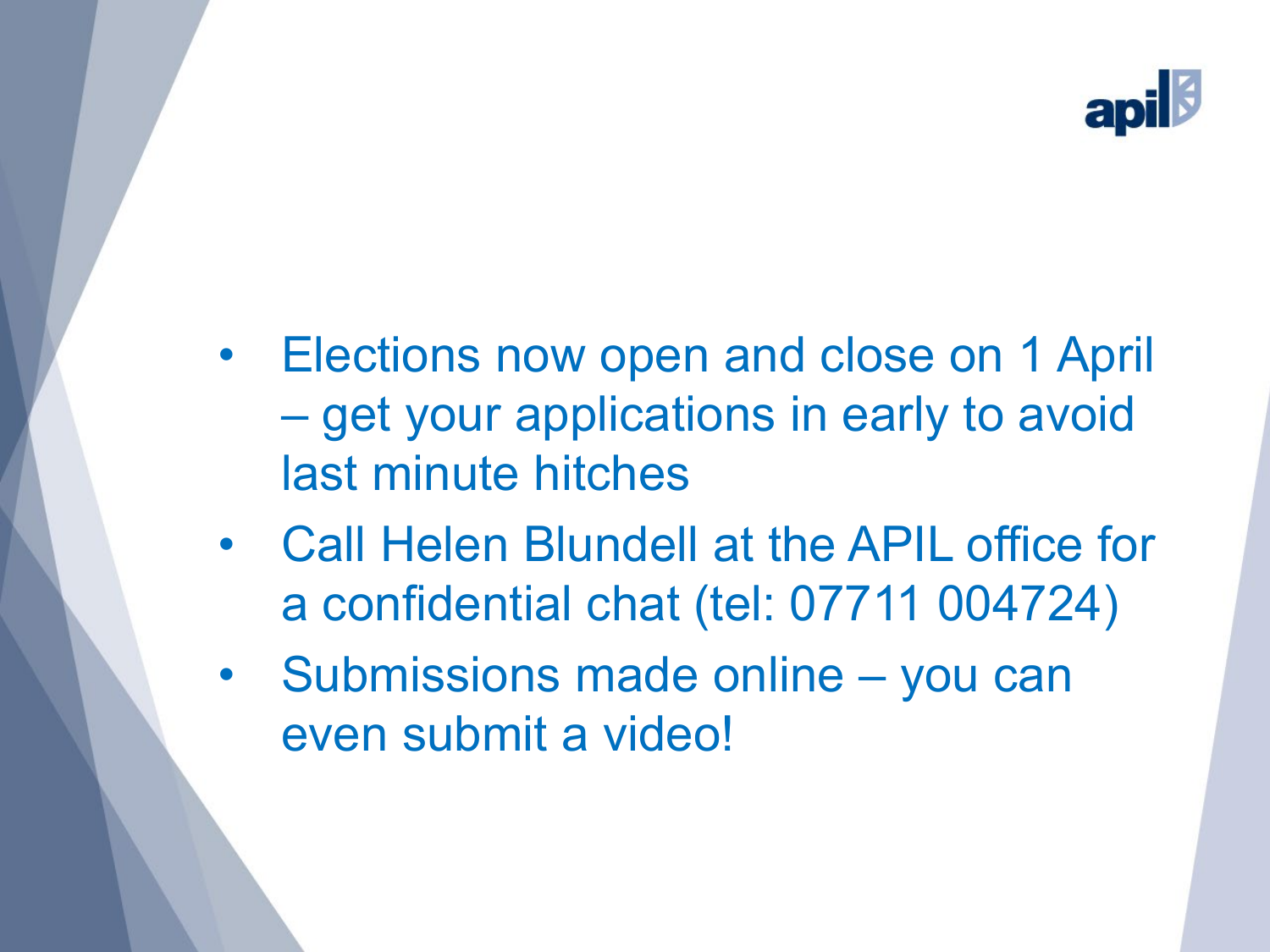

# **Diversity**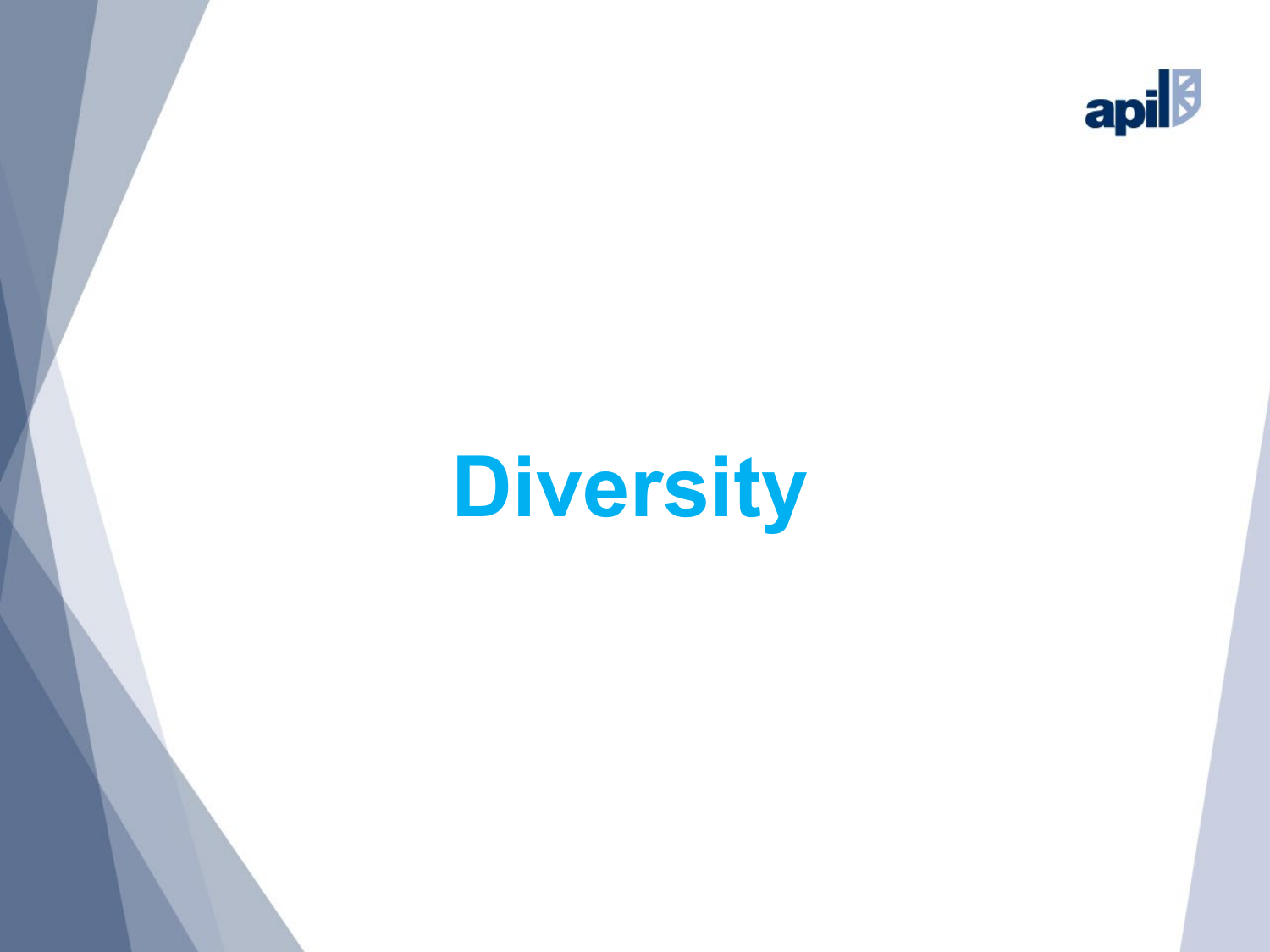

- Equality, Diversity and Inclusion Plan
- Engaging the next generation of PI lawyers; creating a culture of inclusion, fair treatment, access and opportunity for all
- New diversity working group
- CEO's 'last word' March PI Focus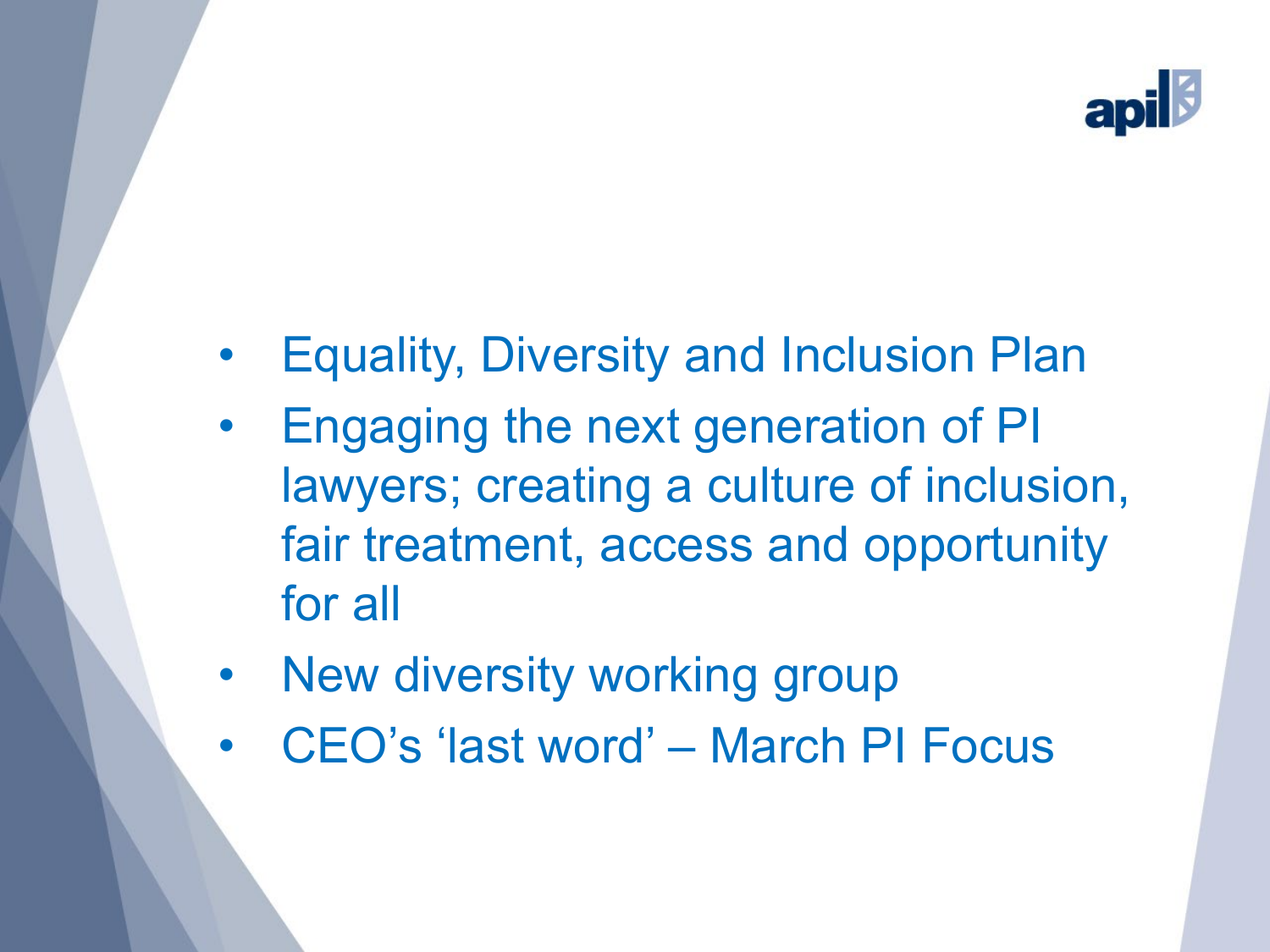

### **Bereavement damages**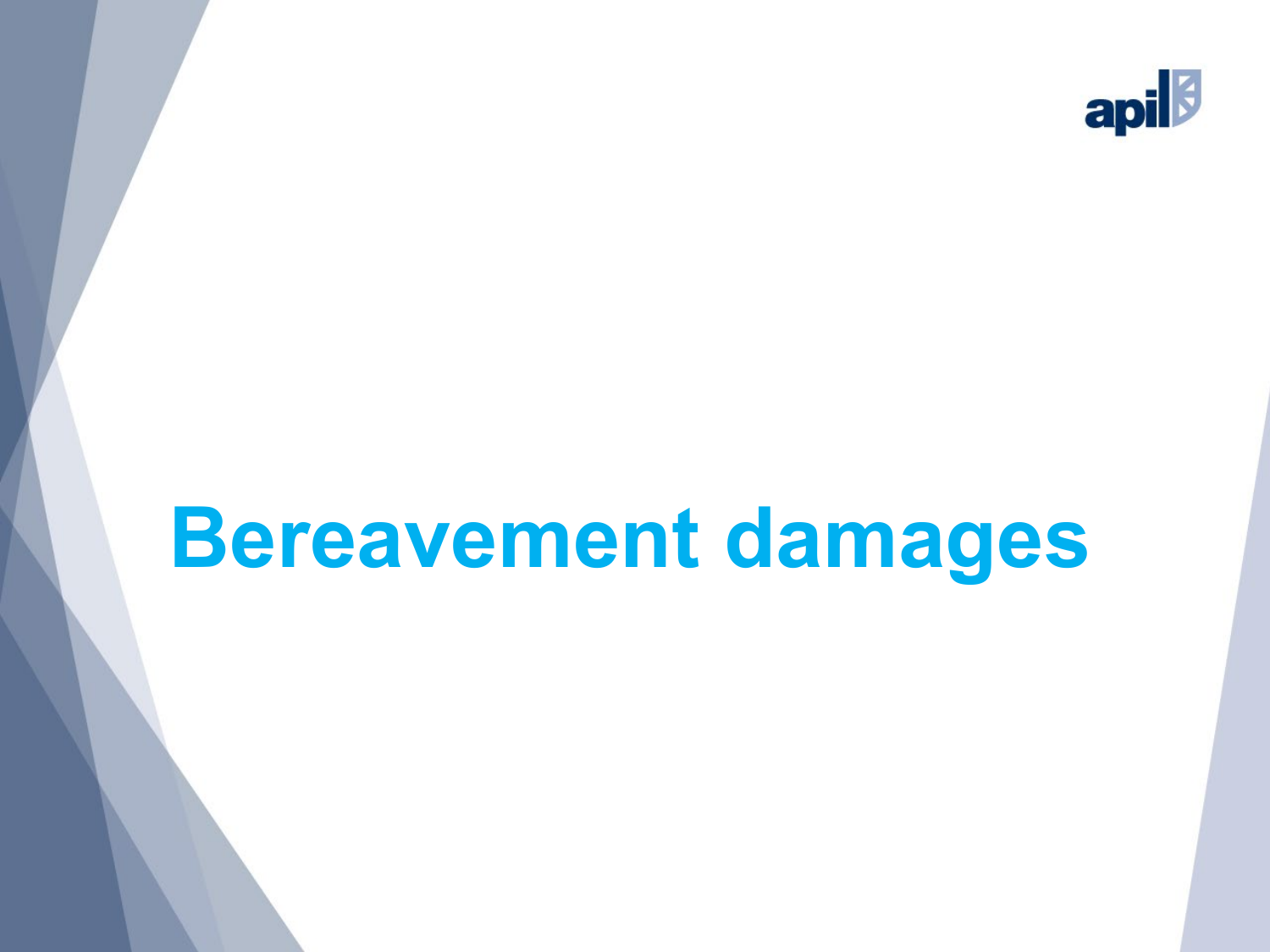

- MoJ draft remedial order: couples who have cohabited for more than 2 years to be eligible for bereavement damages
- Joint Committee on Human Rights echoes calls for wider reform
- Remedial order came into effect 6 **October**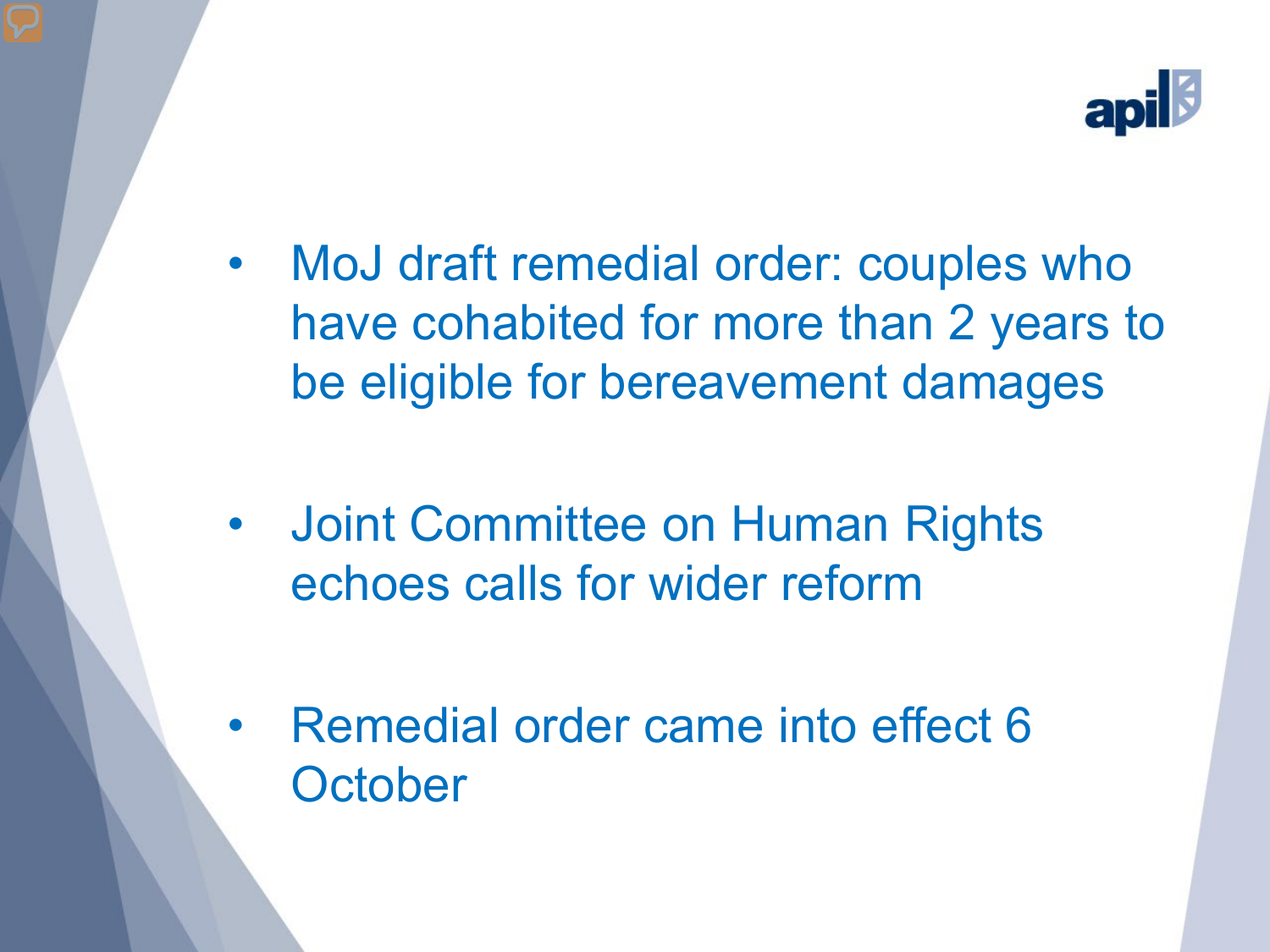

- Parliamentary debates in both Houses call for wider reform
- Next action: online political event
- Publication of new report and survey

#### **The campaign continues!**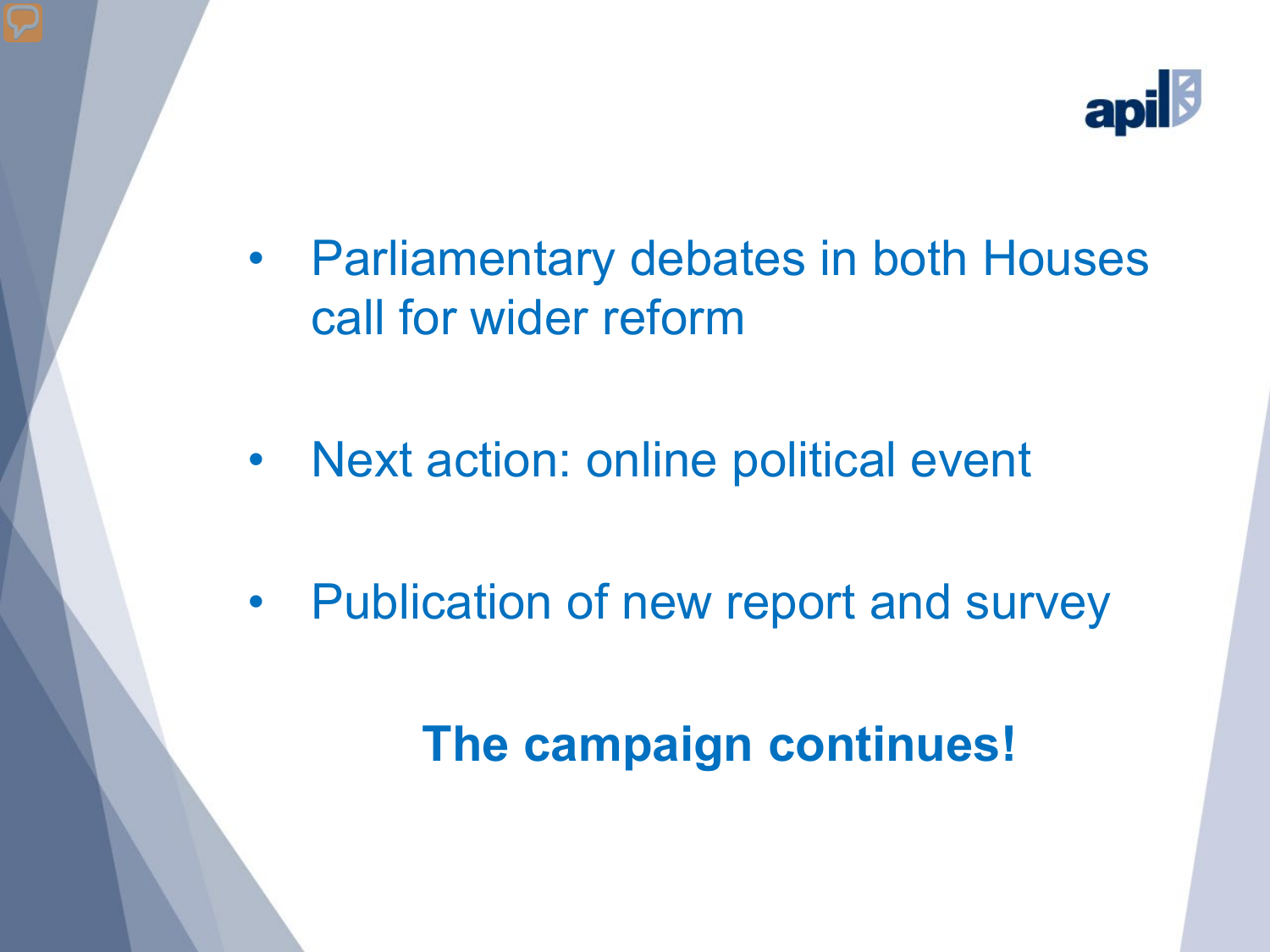

# **Overseas Operations (Service Personnel and Veterans) Bill - update**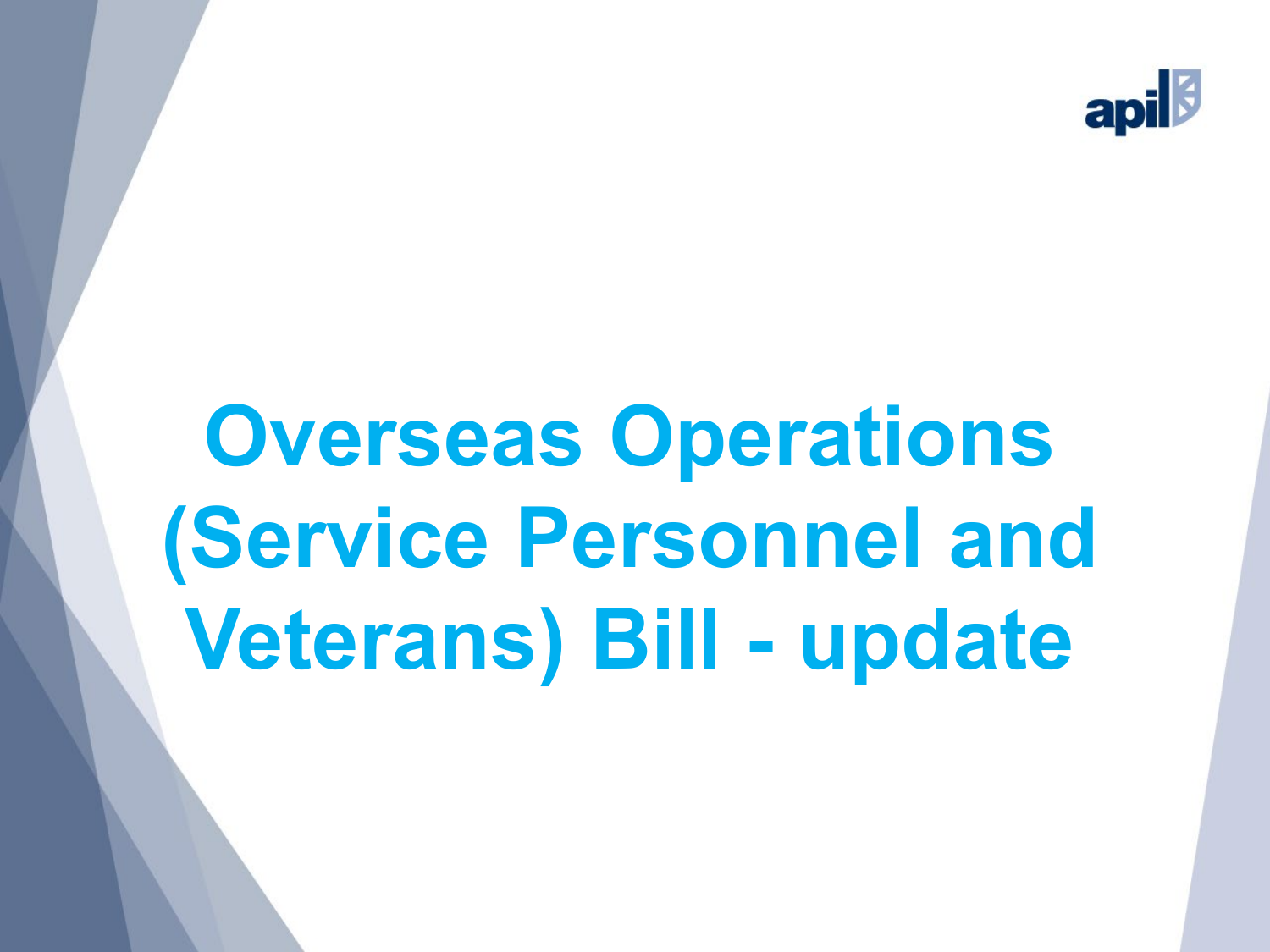

- 6-year limitation long-stop on civil and Human Rights Act claims
- Debates in House of Commons
- High profile involvement from APIL
- Ahmed Al-Nahhas provided oral evidence to the Bill committee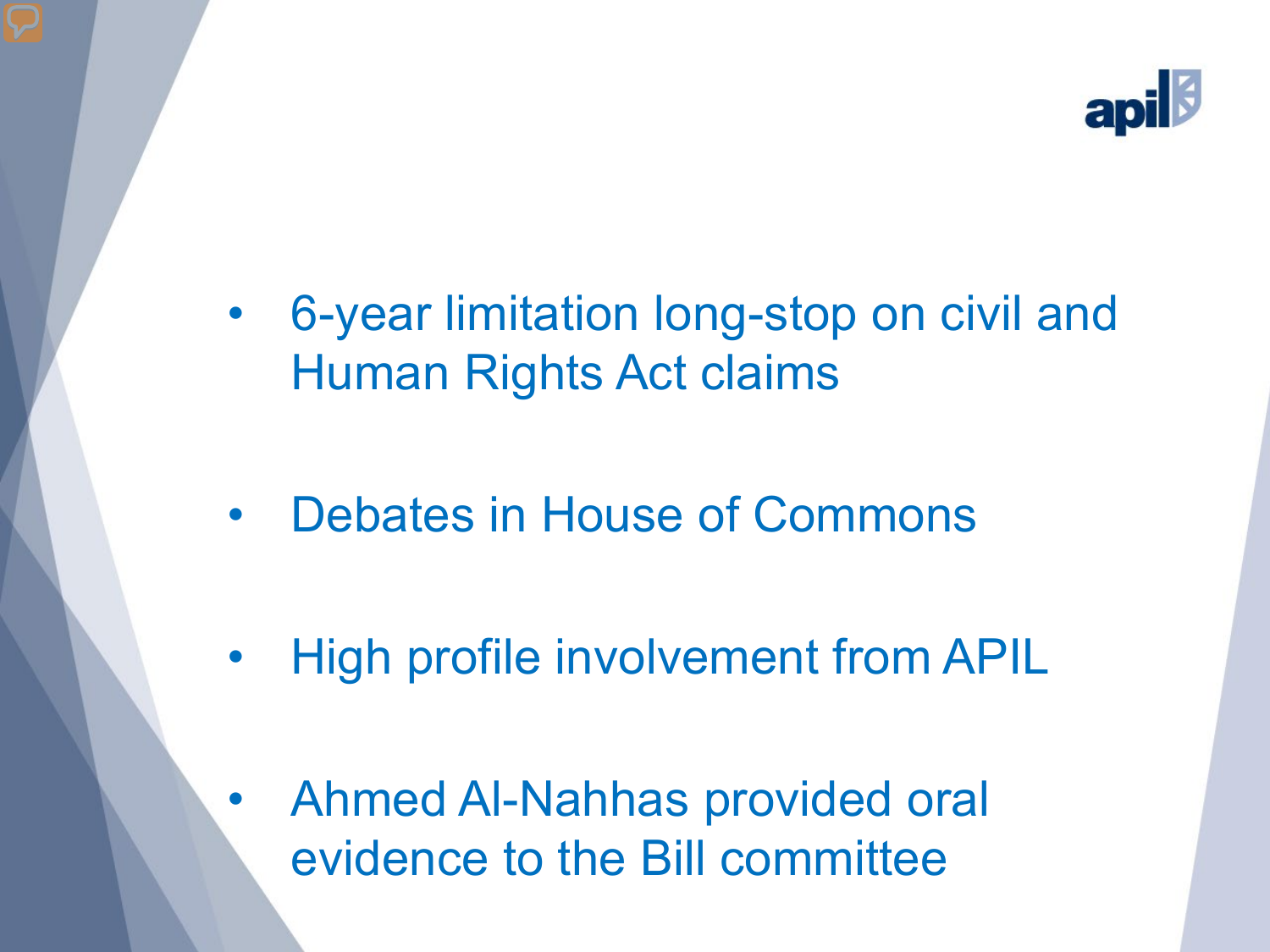

- Debates characterised by bad tempers and name-calling
- 2 issues: longstop on prosecutions to stop 'lawfare'; longstop to be imposed on civil claims for 'fairness' and consistency
- Next stage: House of Lords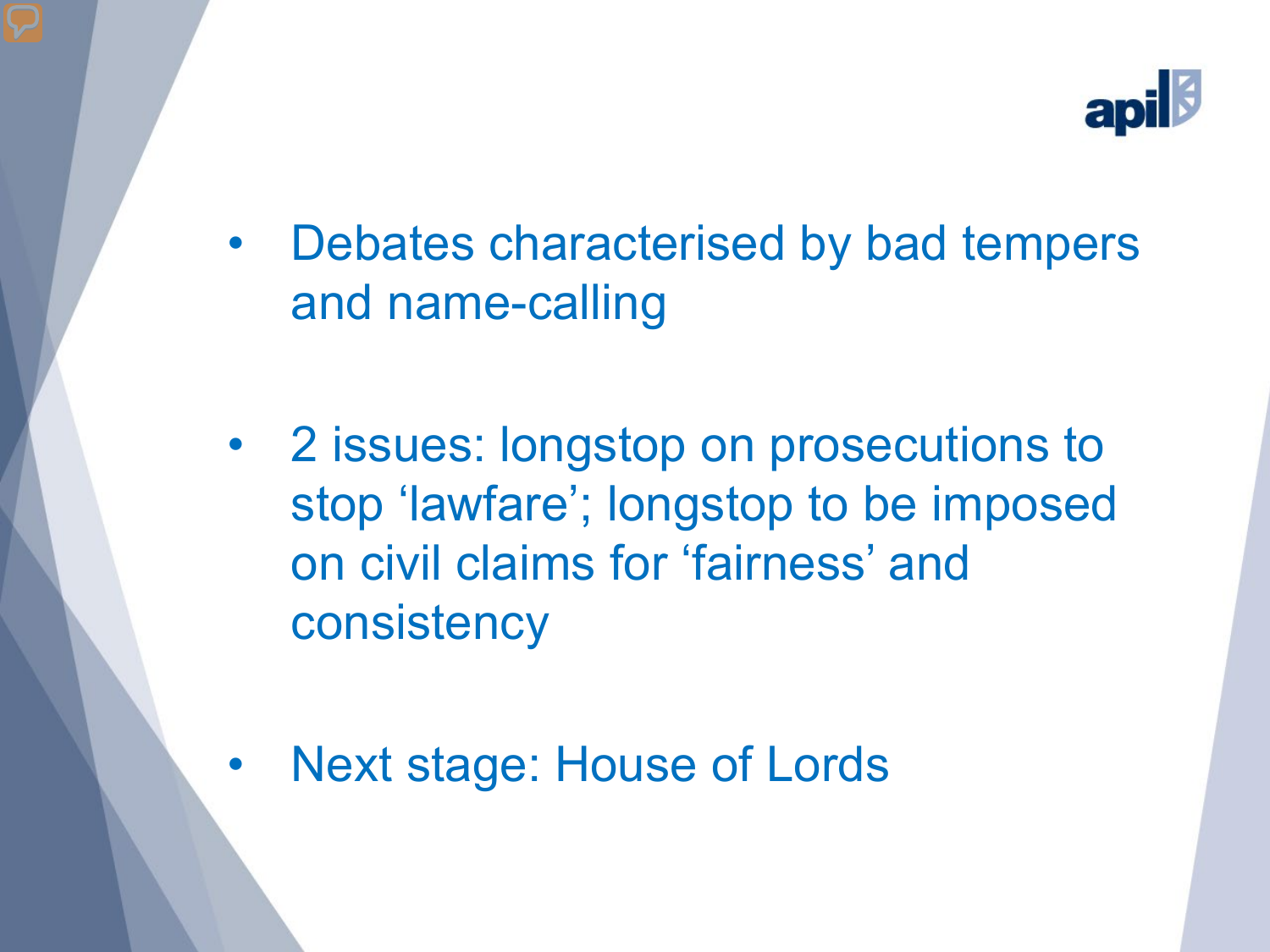

## **Discount rate in Northern Ireland**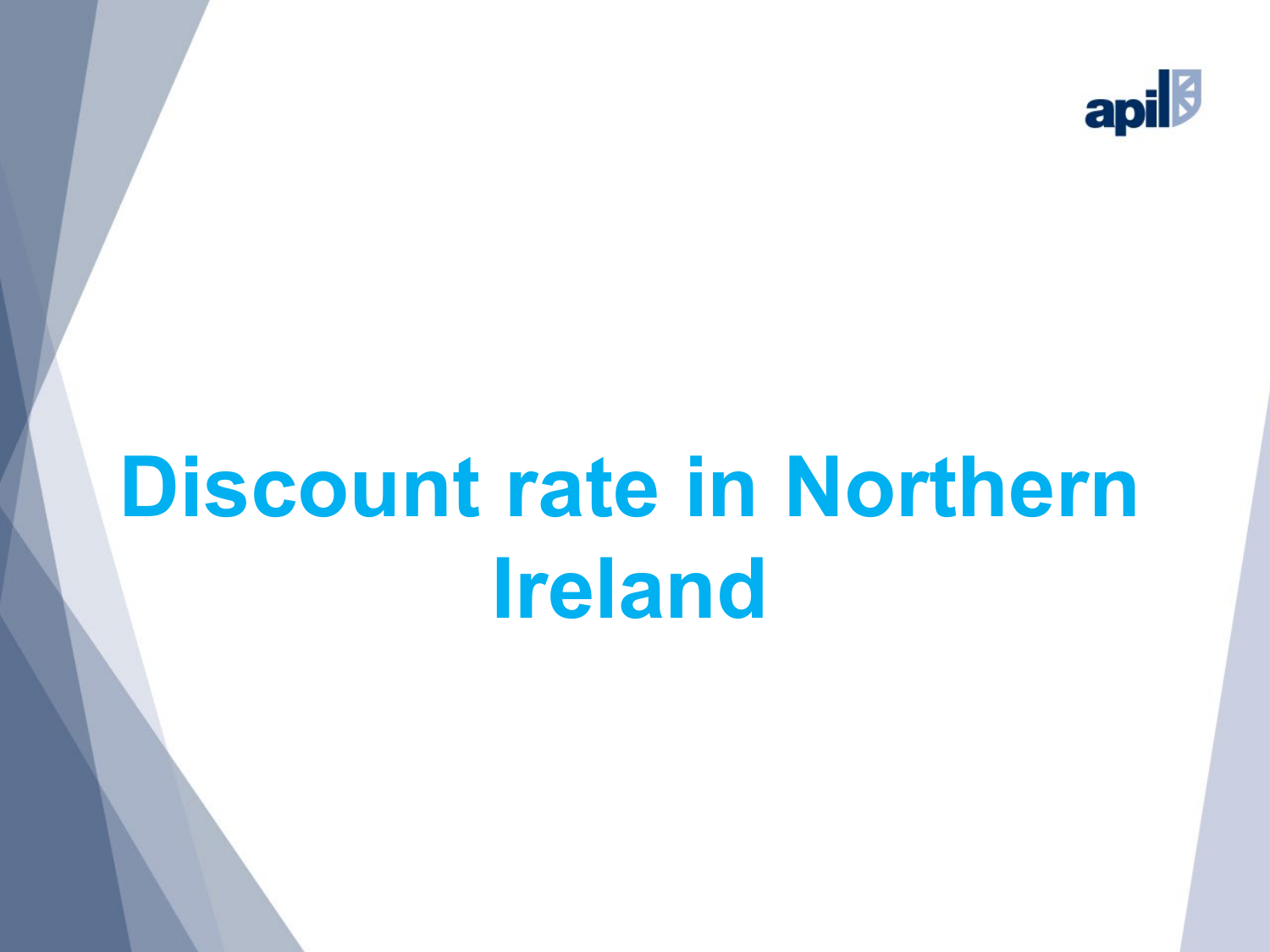

- Discount rate still 2.5%
- Consistent lobbying of Northern Ireland Department of Justice (NIDoJ)
- Permanent secretary: rate remains unchanged pending changes to the way DR is calculated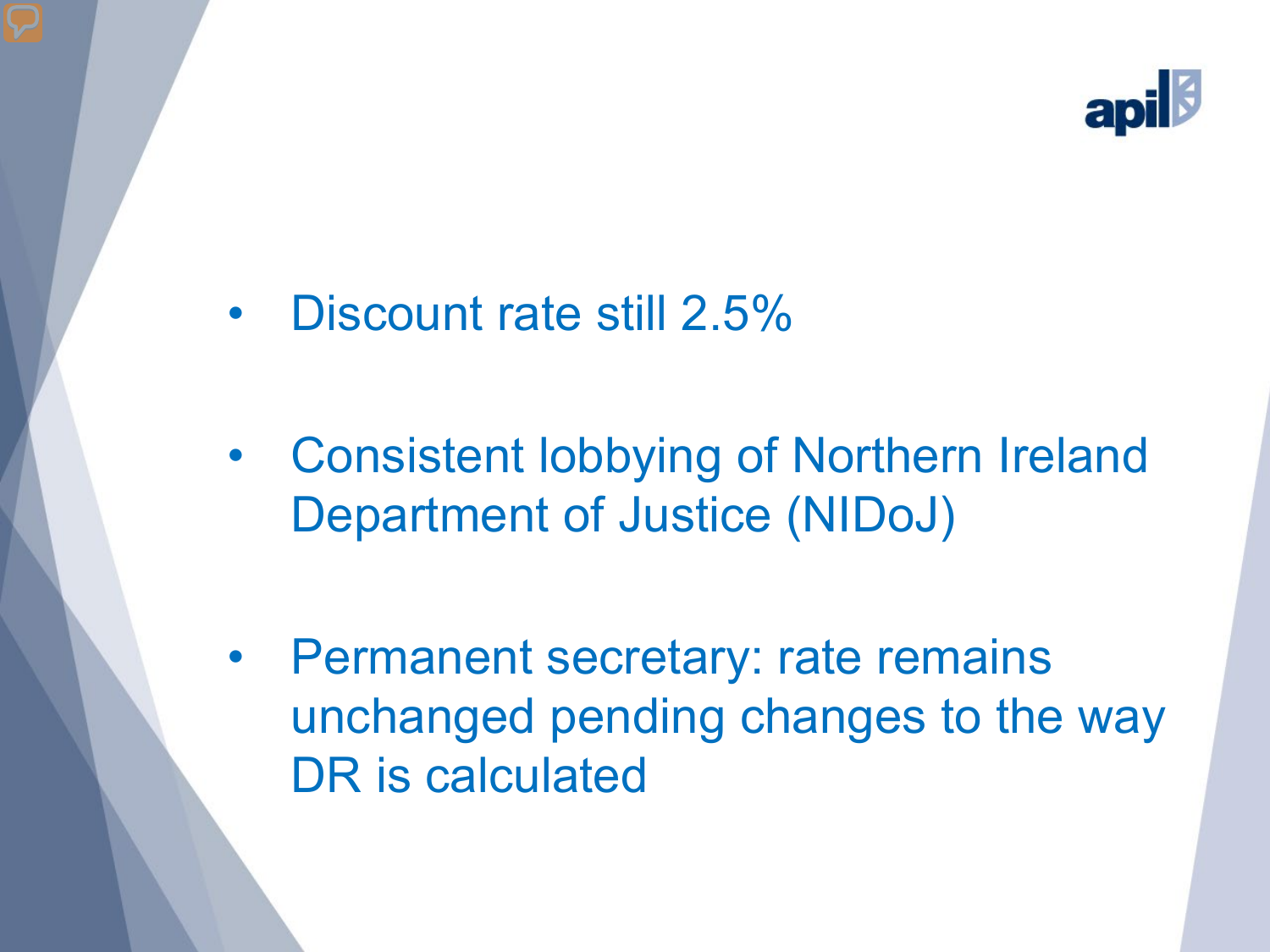

- APIL instructs legal team: pre-action letter sent with view to JR
- Decision made to intervene in another JR: permission granted to make written submissions
- Damages (Return on Investment) Bill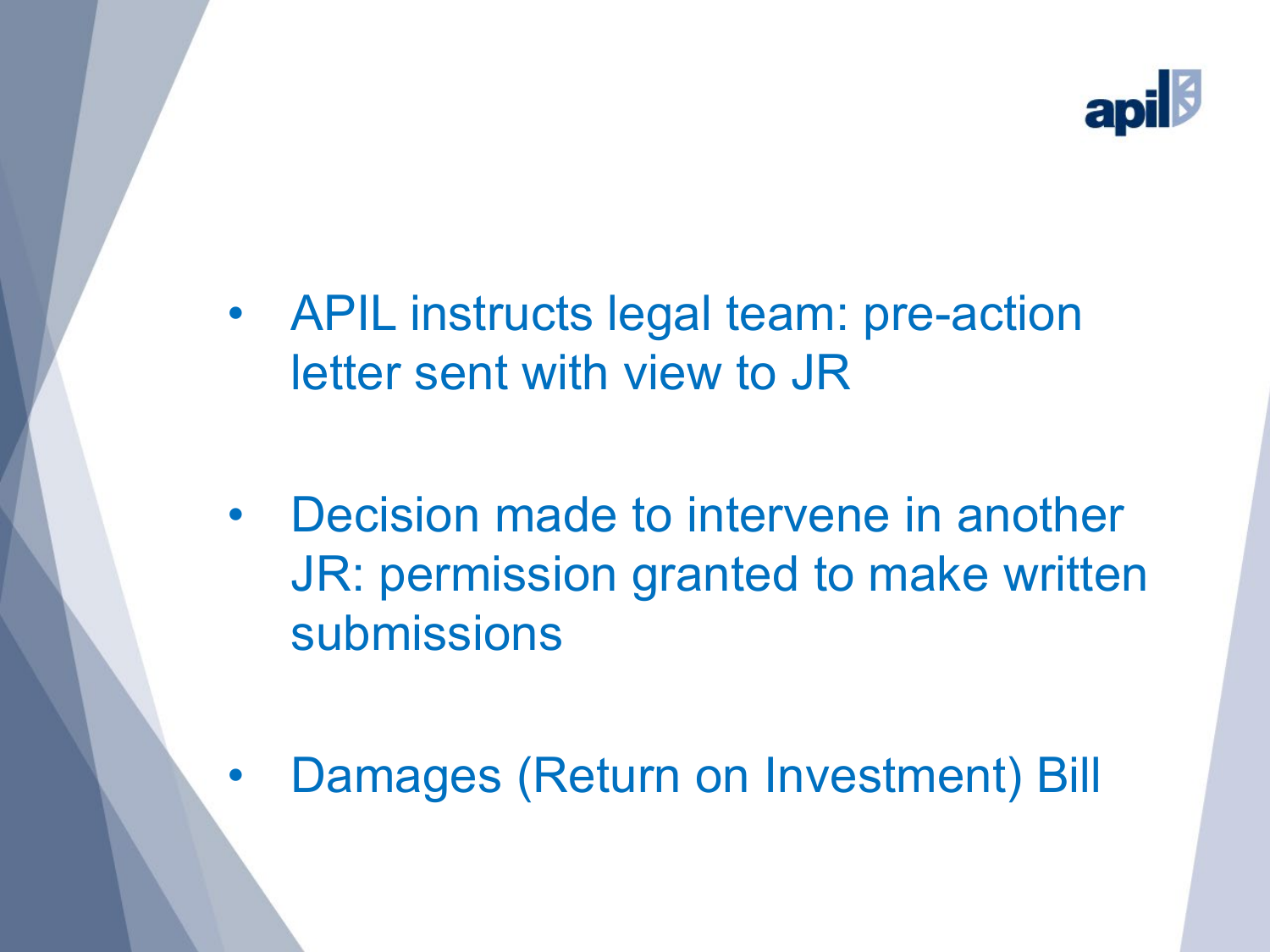

## **Clinical negligence**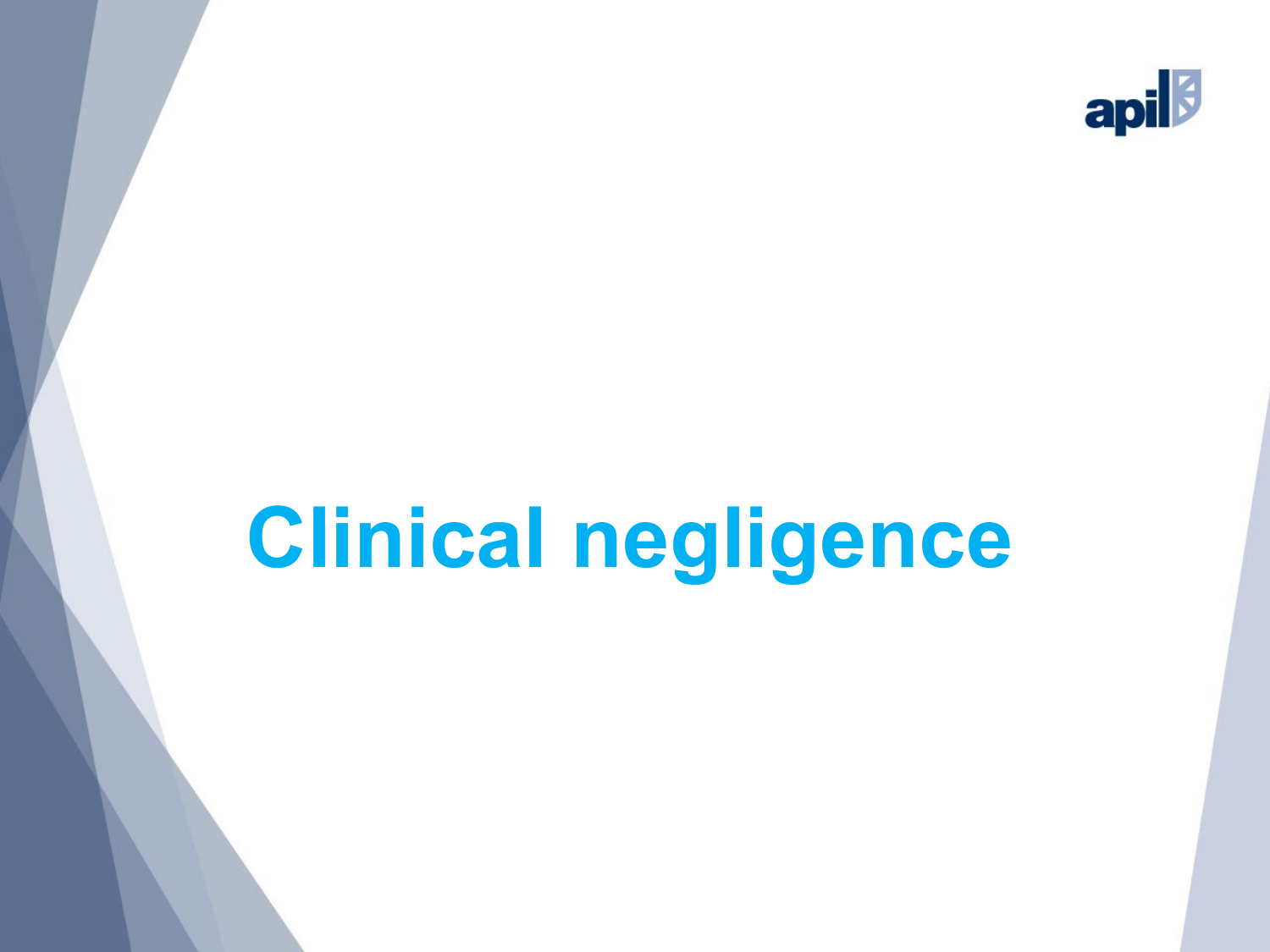

- Ongoing discussion about claiming against NHS during pandemic: APIL preparing responses
- Meetings with NHS Resolution re maternity safety and ENS; duty of candour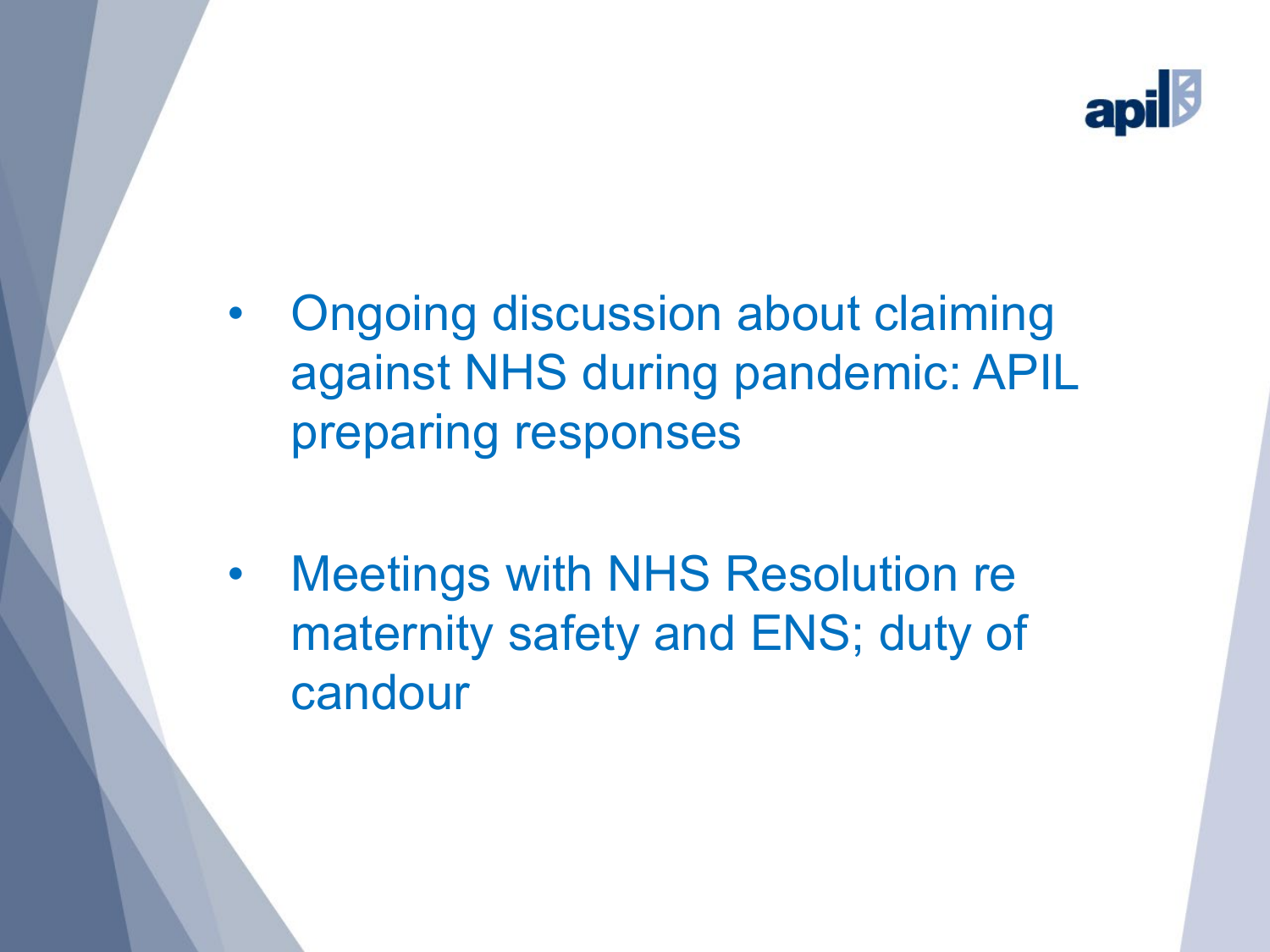

- Concerns also raised about breakdown of communications between Trusts and families over maternity issues
- To provide feedback on these issues please contact Abi Jennings, head of legal affairs, at abi.Jennings@apil.org.uk